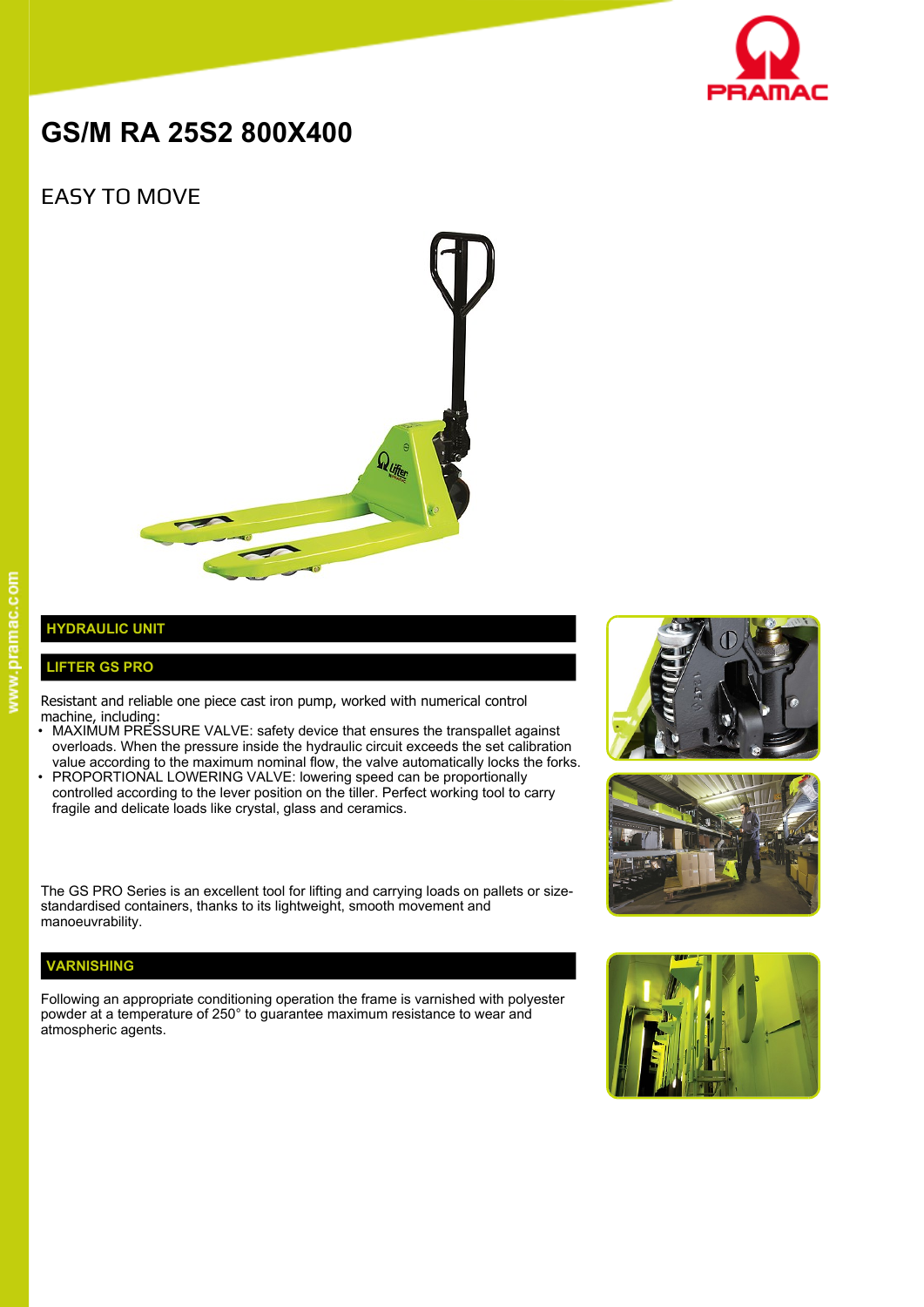|   |    | LIFTER     |
|---|----|------------|
|   |    | Manual     |
|   |    | Pedestrian |
| Q | Кg | 2500       |
| c | mm | 400        |
| x | mm | 582        |
| ν | mm | 842        |
|   |    |            |

| <b>Weights</b>               |    |      |
|------------------------------|----|------|
| 2.1 Service weight           | Кg | 52   |
| 2.2 Axle load, laden rear    | Kg | 1861 |
| 2.2 Axle load, laden front   | Kg | 691  |
| 2.3 Axle load, unladen rear  | Κq |      |
| 2.3 Axle load, unladen front | Κq | 35   |

|            |    | POLY.I./<br><b>NYLON</b> |
|------------|----|--------------------------|
|            |    | <b>NYLON</b>             |
|            | mm | 200                      |
|            | mm | 55                       |
|            | mm | 82                       |
|            | mm | 82                       |
|            | nr | 2                        |
|            |    | No.                      |
| <b>b10</b> | mm | 155                      |
| b11        | mm | 250                      |
|            |    |                          |

| <b>Dimensions</b>                          |                 |    |      |
|--------------------------------------------|-----------------|----|------|
| 4.4 Lift height                            | h3              | mm | 115  |
| 4.9 Height of tiller in drive position max | h14             | mm | 1160 |
| 4.15 Height, lowered                       | h <sub>13</sub> | mm | 85   |
| 4.19 Overall lenght                        | 11              | mm | 1200 |
| 4.20 Lenght to face of forks               | l2              | mm | 400  |
| 4.21 Overall width                         | b1              | mm | 400  |
| 4.22 Fork dimensions - Thickness           | s               | mm | 55   |
| 4.22 Fork dimensions - Width               | e               | mm | 150  |
| 4.22 Fork dimensions - Lenght              |                 | mm | 800  |
| 4.25 Distance between fork arms            | b5              | mm | 400  |
| 4.32 Ground clearance, centre of wheelbase | m2              | mm | 30   |
| 4.34 Aisle width                           | Ast             | mm | 1435 |
| 4.35 Turning radius                        | Wa              | mm | 1017 |

| <b>Performance data</b>   |         |    |
|---------------------------|---------|----|
| 5.2 Lifting speed laden   | strokes | 13 |
| 5.2 Lifting speed unladen | strokes | 13 |
|                           |         |    |